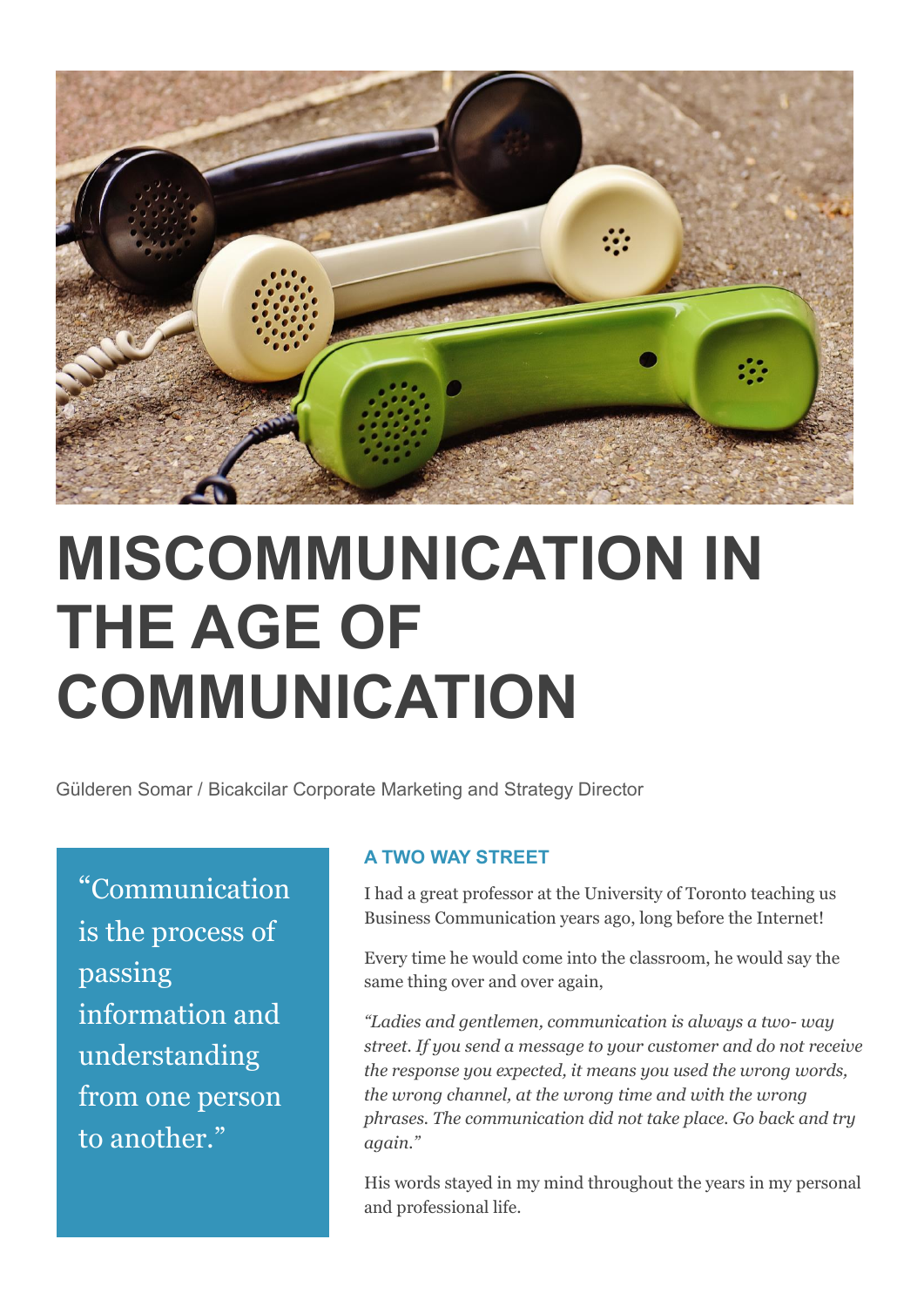Then came the Age of Digital Communication with all its Power!

Effective Communication is the foundation of every single success in business life. Whether it is with the customers or internally with the colleagues, there is nothing more important than using the right words at the right time, through the right channel.

One would think that as we have more tools to use as effective channels in this day and age, communication should have become a lot more effective with a lot more success stories.

Well it has not actually improved….It is distributed globally in seconds but the content is what can make or break it.

The fact is, human communication is incredibly complex. But the good news is that a basic understanding of what happens when we communicate can help us prevent miscommunication. [\(https://blog.ed.ted.com/2016/03/31/how-to-avoid-miscommunication-in-ted-ed-gifs/\)](https://blog.ed.ted.com/2016/03/31/how-to-avoid-miscommunication-in-ted-ed-gifs/)

In this modern-day digital age, technology has changed the way we work and communicate. Colleagues can collaborate regardless of their location, employees can work from home, and leaders can get important messages out to staff efficiently. Yet despite the clear advantages of digital communication and telecommuting, there are many restrictions that still exist. Like many other soft skills, communication can be undervalued in organizations because it's difficult to measure, but its power in shaping business outcomes, company culture and staff engagement should not be underestimated.

### [\(https://www.aib.edu.au/blog/communication/face-to-face-communication-in-the-digital-age/\)](https://www.aib.edu.au/blog/communication/face-to-face-communication-in-the-digital-age/)

Furthermore, for the first time in many years, the age gap in the offices have widened because the baby boomers are now working until later in life. This applies both to our customers and internally to our colleagues. How do we close the gap to communicate better since communication is what makes or breaks a deal?

According to scientists, humans began speaking about 100,000 years ago, and writing began around 4000 B.C. Prior to written language, humans used pictures (cave drawings), which evolved to word symbols. The evolution of language, what some have called the "human system of communication," proves false the old adage "a picture is worth a thousand words," since it's almost impossible to convey conditional, complex, or complicated ideas with a simple image.

I always warn my students about using just a visual (a picture) of their products on the landing page of a website. A visual can be interpreted in various ways by each individual. But if we add the right words to the picture, we can actually form the perception by the customer as we expect.

I see pictures on LinkedIn by companies that have attended trade shows and they just post the picture of their stand and the explanation of "they were there". Ok good for you…that is what I feel like saying for these pictures but what is in it for me? What happened at the show, is there anything I can benefit from it? What was the value of "you" attending the trade show? Did it help your customers? or did you launch an innovation or even a new product?

Every written communication, especially on digital channels, have to be written with the use of creative thinking asking ourselves the question:

What is our expected answer?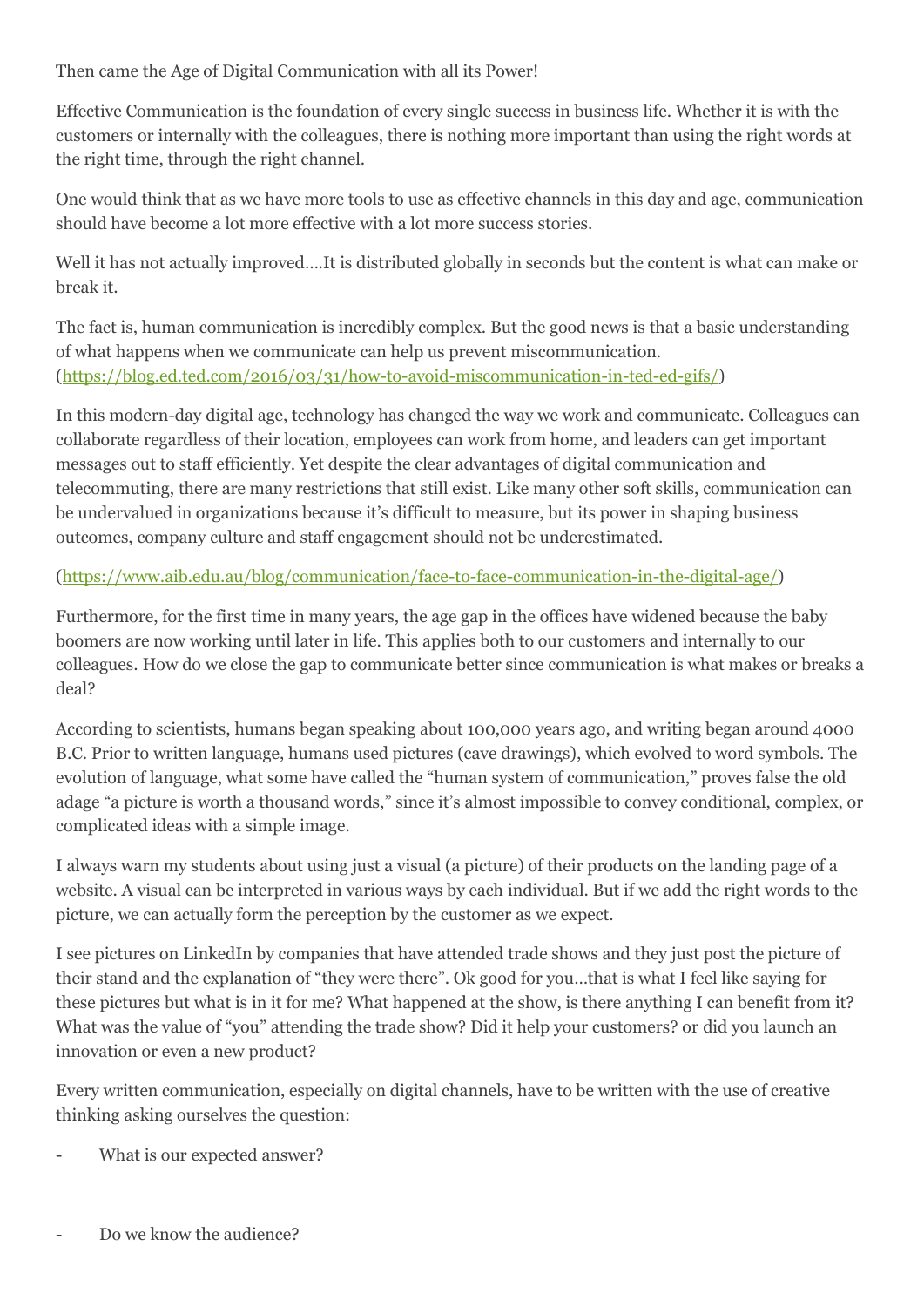Knowing the audience we are communicating with is paramount.

# *"One message works for all" does not work anymore!*

I see the new generation as very impatient when it comes to choice of words…They tend to rely on digital masters such as "Google" and use acronyms a lot…This is not helping them in real business life. How a communication is perceived depends solely on the profile of the target audience. In business life, it is not only about "us but it is about "them". And to succeed in this, we need to raise our knowledge base, use



creative thinking and sometimes say things they have not heard before.

On the other hand, in offices where we know there is a major age gap, my generation tends to use communication as they have done for the last number of years. Both the old and the new has to renew themselves. They need to understand the world from others' perspective as well. We all need to know that our ideas are not and cannot always be the perfect ones… But we can learn from each other.

After all communication is a two-way street!

Avoid assuming that because people are a certain age they will act a certain way.

Instead of treating others as you like to be treated, find out how they like to be treated

Acknowledge age difference and talk about how you can learn

from each other and help each other be more successful. Only team work can have victorious results in business.

# And always REFRESH and UPDATE your knowledge whatever your age is!

Google is only a tool…

For it to be used effectively, human mind and strong thinking based on renewed knowledge has to come into place. If you don't ask Google the right question with the right words, you will not get the results expected.

*Even with all the digital power, human mind, and deep knowledgeable, creative thinking has to take charge over technology.*